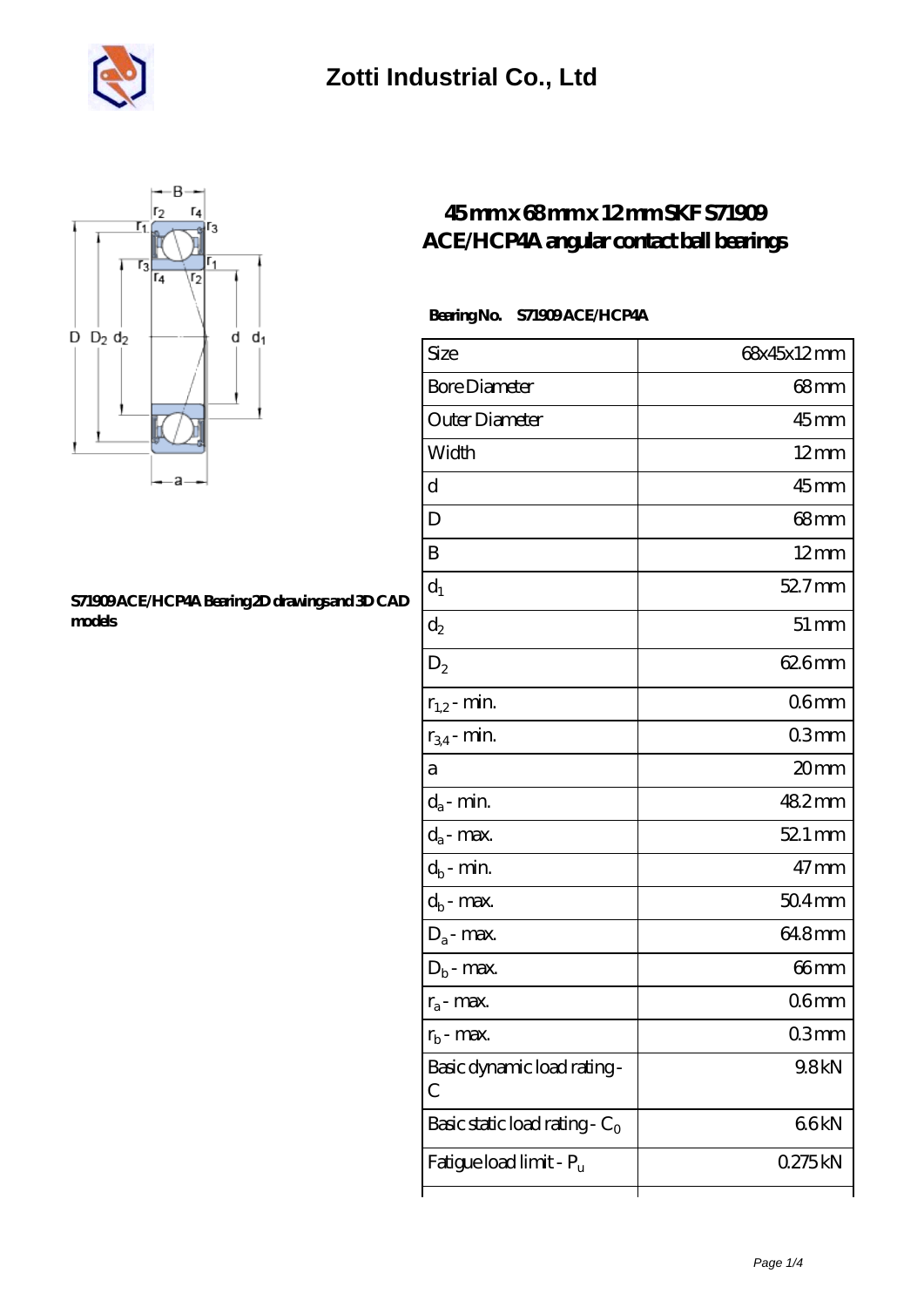

| Limiting speed for grease<br>lubrication | 3000r/min         |
|------------------------------------------|-------------------|
| Ball - $D_w$                             | $635$ mm          |
| $Ball - z$                               | 21                |
| Calculation factor - e                   | 068               |
| Calculation factor - $Y_2$               | 087               |
| Calculation factor - $Y_0$               | 038               |
| Calculation factor - $X_2$               | 041               |
| Calculation factor - $Y_1$               | 092               |
| Calculation factor - $Y_2$               | 1.41              |
| Calculation factor - $Y_0$               | 0.76              |
| Calculation factor - $X_2$               | 067               |
| Preload class $A - G_A$                  | 88N               |
| Preload class $B - G_B$                  | 265N              |
| Preload class $C$ - $G_C$                | 529N              |
| Calculation factor - f                   | 1.09              |
| Calculation factor - $f_1$               | 0.98              |
| Calculation factor - $f_{2A}$            | $\mathbf{1}$      |
| Calculation factor - f <sub>2B</sub>     | 1.04              |
| Calculation factor - $f_{\chi}$          | 1.08              |
| Calculation factor - $f_{HC}$            | 1.01              |
| Preload class A                          | 94N/micron        |
| Preload class B                          | 141 N/micron      |
| Preload class C                          | 185N/micron       |
| $d_1$                                    | 52.7mm            |
| $d_2$                                    | $51 \, \text{mm}$ |
| $D_2$                                    | 626mm             |
| $r_{1,2}$ min.                           | 06 <sub>mm</sub>  |
| $r_{34}$ min.                            | 03mm              |
| $d_{a}$ min.                             | 482mm             |
|                                          |                   |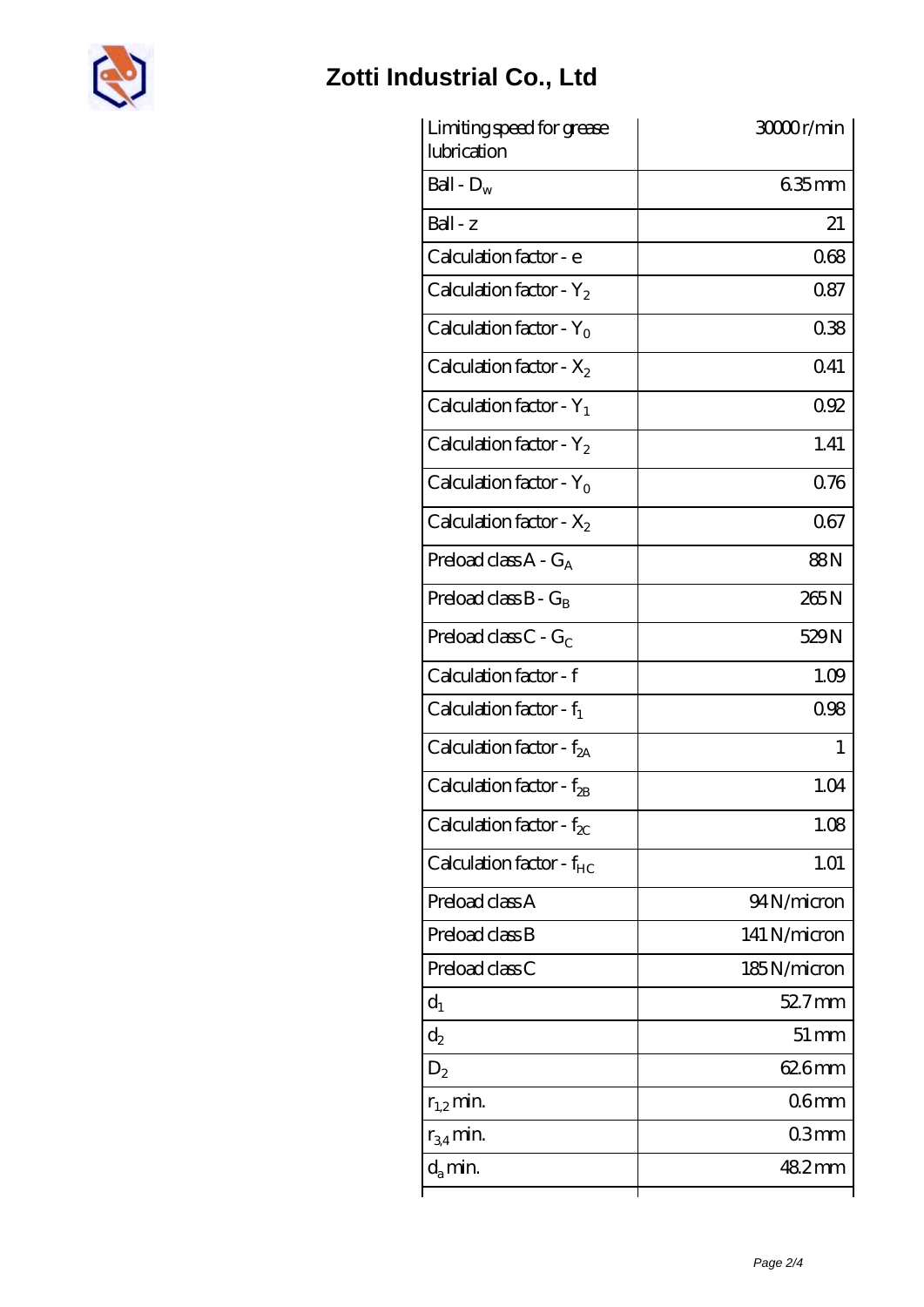

| $d_a$ max.                                               | $521 \,\mathrm{mm}$ |
|----------------------------------------------------------|---------------------|
| $d_b$ min.                                               | $47 \text{mm}$      |
| $d_h$ max.                                               | $504$ mm            |
| $D_a$ max.                                               | 648mm               |
| $Db$ max.                                                | 66mm                |
| $r_a$ max.                                               | 06 <sub>mm</sub>    |
| $r_{\rm b}$ max.                                         | 03mm                |
| Basic dynamic load rating C                              | 9.75kN              |
| Basic static load rating $C_0$                           | 655kN               |
| Fatigue load limit $P_u$                                 | 0275kN              |
| Attainable speed for grease<br>lubrication               | 30000r/min          |
| Ball diameter $D_w$                                      | 635mm               |
| Number of balls z                                        | 21                  |
| Preload class $AG_A$                                     | 88N                 |
| Static axial stiffness, preload<br>classA                | $94N/\mu$ m         |
| Preload class $BG_R$                                     | 265N                |
| Static axial stiffness, preload<br>classB                | 141 N/μ m           |
| Preload class C $G_C$                                    | 529N                |
| Static axial stiffness, preload<br>classC                | 185N/μ m            |
| Calculation factor f                                     | 1.09                |
| Calculation factor $f_1$                                 | 0.98                |
| C alculation factor $f_{2A}$                             | 1                   |
| Calculation factor $f_{\rm 2B}$                          | 1.04                |
| Calculation factor $f_{\chi}$                            | 1.08                |
| Calculation factor $f_{HC}$                              | 1.01                |
| Calculation factor e                                     | 068                 |
| Calculation factor (single,<br>$t$ andem) $Y_2$          | 0.87                |
| Calculation factor (single,<br>$t$ andem) Y <sub>o</sub> | 038                 |
|                                                          |                     |